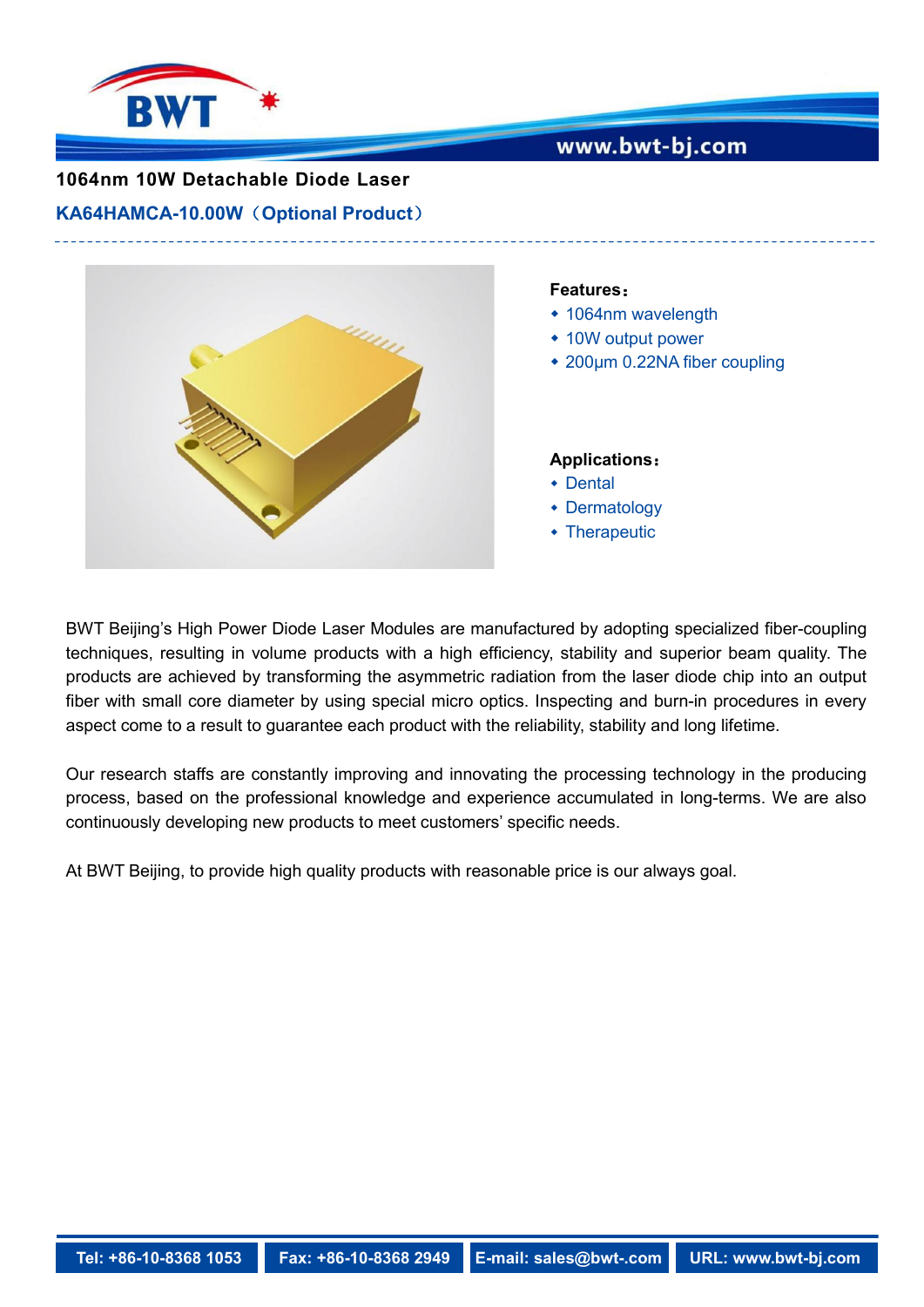

# www.bwt-bj.com

## **1064nm 10W Detachable Diode Laser**

### **KA64HAMCA-10.00W**(**Optional Product**)

|                             |                                           | <b>Symbol</b>                            |                               | KA64HAMCA-10.00W         |                          |                             |
|-----------------------------|-------------------------------------------|------------------------------------------|-------------------------------|--------------------------|--------------------------|-----------------------------|
|                             | Specifications(25°C)                      |                                          | <b>Unit</b>                   | <b>Minimum</b>           | <b>Typical</b>           | <b>Maximum</b>              |
| Optical Data <sup>(1)</sup> | <b>CW Output Power</b>                    | $\mathsf{P}_\circ$                       | W                             | 10                       |                          |                             |
|                             | Center Wavelength                         | $\lambda\text{c}$                        | nm                            |                          | 1064±20                  |                             |
|                             | Spectral Width (FWHM)                     | $\triangle$ $\lambda$                    | nm                            | $\,6\,$                  |                          |                             |
|                             | Wavelength Shift with Temperature         | $\triangle \lambda/\triangle \mathsf{T}$ | nm/C                          | $\overline{a}$           | 0.3                      | $\mathbf{r}$                |
|                             | Wavelength Shift with Current             | $\triangle \lambda/\triangle {\sf A}$    | nm/A                          | $\overline{\phantom{a}}$ | $\mathbf{1}$             | $\blacksquare$              |
| <b>Electrical Data</b>      | Electrical-to-Optical Efficiency          | PE                                       | %                             | 30                       | $\overline{\phantom{a}}$ | $\blacksquare$              |
|                             | <b>Operating Current</b>                  | $\mathsf{I}_{\mathsf{op}}$               | Α                             | $\overline{\phantom{a}}$ | $\overline{a}$           | 9                           |
|                             | <b>Threshold Current</b>                  | $I_{th}$                                 | Α                             | $\blacksquare$           | 0.7                      | $\mathbf{r}$                |
|                             | <b>Operating Voltage</b>                  | $V_{op}$                                 | V                             | $\overline{\phantom{a}}$ | $\mathbb{L}$             | 3.5                         |
|                             | Slope Efficiency                          | η                                        | W/A                           | $\overline{\phantom{a}}$ | 1.4                      | $\blacksquare$              |
| <b>Fiber Data</b>           | Core Diameter                             | $D_{core}$                               | μm                            | $\overline{\phantom{a}}$ | 200                      | $\overline{\phantom{a}}$    |
|                             | <b>Numerical Aperture</b>                 | <b>NA</b>                                | $\overline{\phantom{a}}$      | $\blacksquare$           | 0.22                     | $\blacksquare$              |
|                             | <b>Fiber Termination</b>                  | $\blacksquare$                           | $\overline{\phantom{a}}$      | <b>SMA905</b>            |                          |                             |
| PD Data                     | Current                                   | $I_{\text{mo}}$                          | μA                            | 200                      | $\overline{a}$           | 2000                        |
| Thermistor                  | $\blacksquare$                            | Rt                                       | (K $\Omega$ )/ $\beta$ (25°C) | $\sim$                   | 10±3%/3477               | $\blacksquare$              |
| <b>Aiming Beam Data</b>     | Output Power                              | $\mathsf{P}_{\mathsf{a}}$                | mW                            | $\overline{\phantom{a}}$ | $\overline{2}$           | $\blacksquare$              |
|                             | Wavelength                                | $\mathsf{I}_\mathsf{a}$                  | nm                            | 635±10                   |                          |                             |
|                             | Voltage <sup>(2)</sup>                    | $\mathsf{V}_{\mathsf{a}}$                | V                             | $\blacksquare$           | 2.2                      | $\mathcal{L}_{\mathcal{A}}$ |
|                             | Current                                   | $I_{a}$                                  | mA                            | $\overline{\phantom{a}}$ | 45                       | 65                          |
| <b>Others</b>               | ESD                                       | $V_{\sf esd}$                            | $\vee$                        | $\overline{\phantom{a}}$ | $\overline{a}$           | 500                         |
|                             | Storage Temperature <sup>(3)</sup>        | $T_{\text{st}}$                          | $^{\circ}\mathrm{C}$          | $-20$                    |                          | 70                          |
|                             | Lead Soldering Temp                       | $T_{ls}$                                 | $^{\circ}\mathrm{C}$          | $\overline{\phantom{a}}$ | $\overline{a}$           | 260                         |
|                             | Lead Soldering Time                       | $\mathbf{t}$                             | sec                           | $\overline{\phantom{a}}$ | L,                       | 10 <sup>°</sup>             |
|                             | Operating Case Temperature <sup>(4)</sup> | $T_{op}$                                 | $^{\circ}\mathrm{C}$          | 15                       | $\overline{a}$           | 35                          |
|                             | <b>Relative Humidity</b>                  | RH                                       | $\%$                          | 15                       | $\overline{a}$           | 75                          |

(1) Data measured under operation output at 10W@25℃.

(2) Support 5V DC input.

(3) A non-condensing environment is required for operation and storage.

(4) Operating temperature defined by the package case. Acceptable operating range is15℃~35℃,but performance may vary.